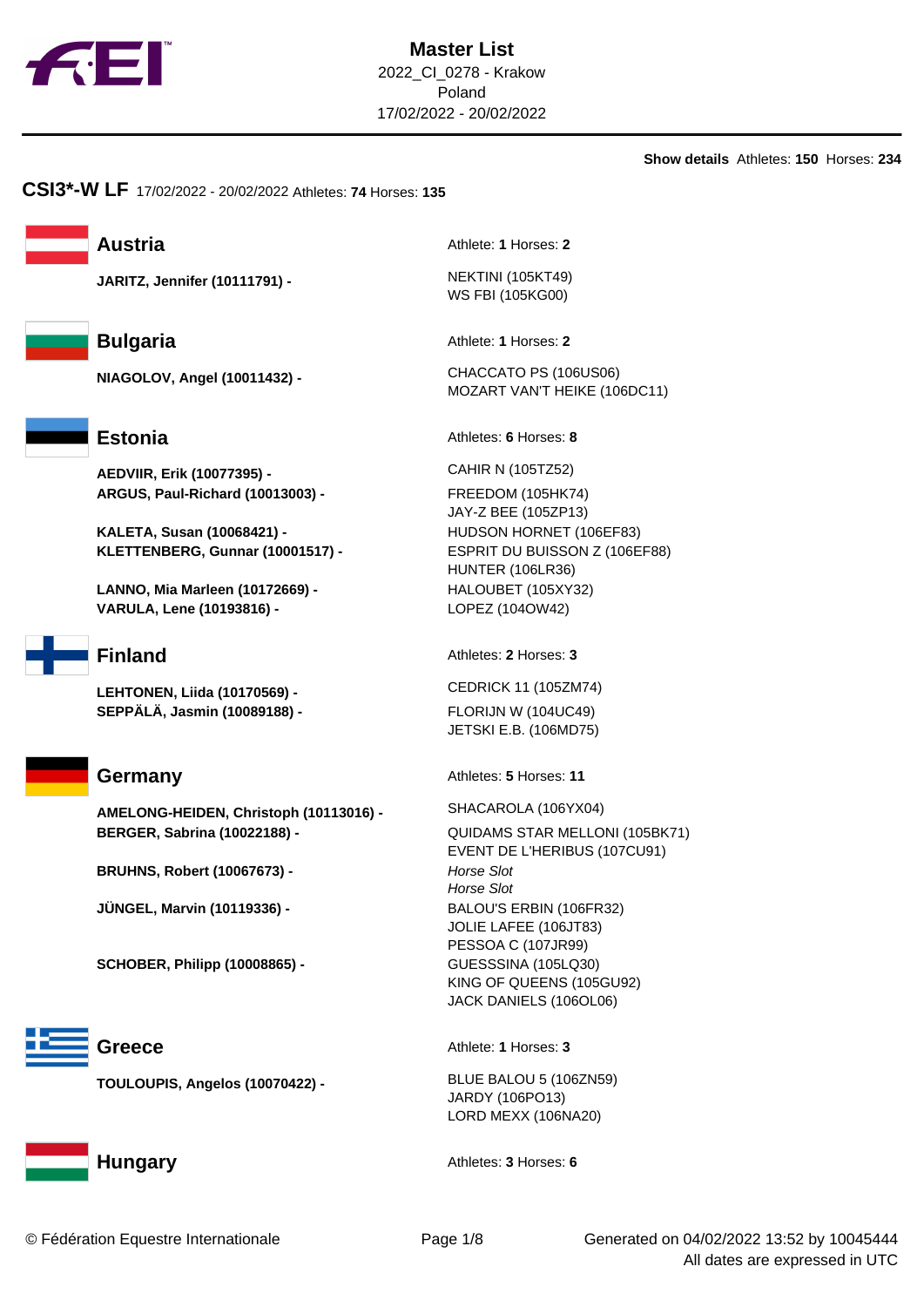

**Master List** 2022\_CI\_0278 - Krakow Poland 17/02/2022 - 20/02/2022

**CZÉKUS, Zoltán (10019156) -** DISCO (105NE39)

**TÉCSY, Attila (10056386) -** LUCAS (106LR88)

**PAULAUSKAITE, Monika (10112161) -** QUIRADOS AS (105BD66) **PETRAITIS, Kristupas (10057817) -** IVITA (106MG97)

**PETRAITIS, Matas (10035569) - <br>GOLDCOAST VDL (105RB69)** 

**PETROVAS, Andrius (10011105) -** LINKOLNS (106ET48)

**Luxembourg** Athlete: **1** Horse: **1** 

**ANSEMS, Jack (10006481) -** FLIERE FLUITER (105BF28) **GEERINK, Sander (10028871) -** DENZEL BOY (107AN63)

**VAN DEN BRINK, Dennis (10062368) -** AONIA DOMAIN (105MM09)

**VAN GRUNSVEN, Jens (10047663) -** IDEXTRO (107JC64)

**BRANKA- BORJA, Maria (10163146) -** CAMILLA 139 (105UV20) **BRZÓSKA, Lukasz (10021322) -** QUICKLENSKY (105QZ08)

**CISZEK - LEWICKA, Malgorzata (10021325) -** DAISY (106WD35)

**FIMMEL, Arkadiusz (10044919) -** ELASTIQUA (106VE87) **GRUNDKOWSKA, Monika (10064948) -** DHAHA (104FP17) (Late Entry)

**GRZELCZYK, Kamil (10113493) -** WIBARO (104OY63)

CARUNDY (106XZ70) CASTRO (106BP21) **SZABÓ JR., Gábor (10027459) -** MEZOHEGYES CHABALA (105PE27) JUBAB VAN 'T SIAMSHOF (106AE78)

**Lithuania** Athletes: 4 Horses: 9

EARLY BIRD ME (107CZ79) CORNET'S CLOUD (106UC51) HOLLE (107FP82) GIGOLLO (104HS32) KENDIS (106WI91)

**EWEN, Marcel (10002119) -** CASANOVA 468 (105AZ77)

**Netherlands** Athletes: **5** Horses: 13

JACOBUS S (106QC63) GLOBAL (106YF44) **RAIJMAKERS JR, Piet (10010870) -** VAN SCHIJNDEL'S GALETTO (106QU06) VAN SCHIJNDEL'S GLADSTONE (105TV36) VAN SCHIJNDEL'S OLAYA Z (106BW86) IVAR (106IL58) I AM (106BE65) IMPOSSANT CL (106XH75) HEATHROW (106OL63)

**Poland** Athletes: **44** Horses: **75** 

**BLASZCZAK, Julia (10152522) -** CORCON (104PU85) (Late Entry) CHARLIE 254 (106GE18) ICI (106BG91) IPHONE (105ZL20) (Late Entry) CASSIDERO (106ZK07) MISTER DR HEIGL (105RP51)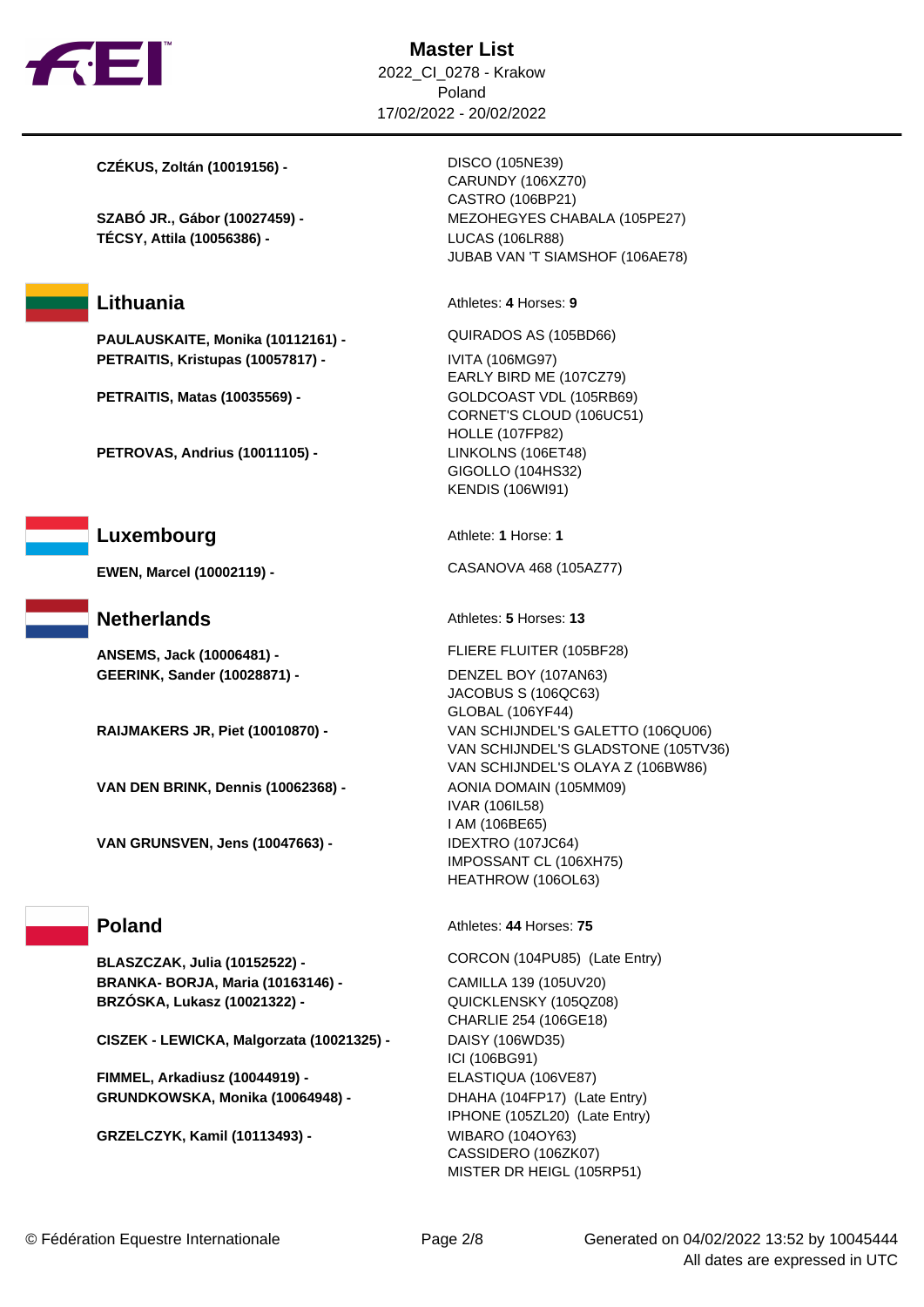

**JURKOWSKI, Pawel (10002502) -** SAMBUCO 45 (106RU21)

**KAZMIERCZAK, Michal (10034342) -** WHOOPY BOY (106BL93)

**KIEMPA, Mateusz (10063864) -** JALANDAHAR (105AZ41) (Late Entry)

**KONOPACKI, Przemyslaw (10079930) -** HOME-RUN (106TM35)

**KOSZUCKA, Malgorzata (10105027) -** KEIRA HIPPICA (106HI72)

**KRAJEWSKI, Rafal (10142322) -** CONEN GIRL (107EW49) **KUBIAK, Dawid (10017401) -** ANASTACIA III (104FY30) (Late Entry)

**KURLETO, Kornelia (10168147) -** LAUSANNE 65 (106BI24) **LEWANDOWSKI, Aleksander (10185473) -** CANWERO (106CC05)

**LEWICKI, Marek (10002146) -** ITOULON B (106AE69)

**LUDWICZAK, Krzysztof (10011038) -** CROS BLUE (105CG89)

**NICPON, Adam (10033929) -** COUNTER (105QH49)

**NOWAK, Grzegorz (10154351) -** ALWAYS FOREVER (104JO02)

**OSTREGA, Damian (10077904) -** NIKOS DE KALECH (106QR07)

**PIENIASZEK, Dominik (10143085) -** FOR FUTURE (105XC20) **ROSICKA-TYSZKO, Joanna (10017395) -** CARIBOU (106GS20) **SEROKA, Anna (10139738) -** EXTRA DOLLARS (104MD74) **SKIBA, Dawid (10009140) -** LA VULKANO L (105PL93)

**SKROBACZ, Olga (10138407) -** QUINCY (105PT36) (Late Entry) **SKRZYCZYNSKI, Jaroslaw (10006866) -** INTURIDO (106CN18) (Late Entry)

**SKRZYPIEC, Agata (10141798) -** BERLINA (103YZ70)

**SPISAK, Pawel (10005195) -** I-MARK W (106ND75) **STEFANSKA, Natalia (10136054) -** KASTELLO (104QX63) (Late Entry)

**HANDZLIK, Maciej (10221327) -** BALISTO AC (104DE45) (Late Entry) CLINTORADO (104OR85) NOTIS (106XB52) **KIECON, Msciwoj (10019199) -** DIGISPORT CODEINA (106MG81) (Late Entry) IDEALISCA (105YW17) (Late Entry) BACCORD (104FW21) (Late Entry) **KIERZNOWSKA, Aleksandra (10117343) -** LOUIS VAN HET KLUIZEBOS (106GG68) (Late Entry) BADORETTE (103OZ45) (Late Entry) **KIERZNOWSKI, Hubert (10001618) -** AMERIQUE LANDAIS (106AB98) (Late Entry) **KOBIERNIK, Daria (10003472) -** OGANO'S BOY Z (105QU15) (Late Entry) WINCHESTER (104NJ26) (Late Entry) SONET (106JA03) (Late Entry) VASCO (106CP81) KOZA, Lukasz (10007926) - **KONTADOR VD MOLENDREEF** (105GA52) BALLANTINA (106HY39) **KOZIAROWSKI, Jaroslaw (10033764) -** JAMIRO VAN HET EQUIETANERHOF (106BS91) ESTORIL FORTUNA (104GY66) (Late Entry) SZULER (105DW46) (Late Entry) JAZZMIR VAN HET HALDERTHOF (104SV21) LA PEZI (106HF08) COME (107BC09) CONFUA (107CH35) NIKO (106CL87) **MISKIEWICZ, Tomasz (10077586) -** STAKKATO LAZAR (106PN25) (Late Entry) VELVET LAZAR (106PN24) (Late Entry) CYCERA (106KC81) CASSILAND CR (106ZX48) FELINE (105GN12) ODILON VAN HET BEVRIJDTHOF (106HF29) QUICK STEP (106DI59) (Late Entry) VIVIANO S (106DW56)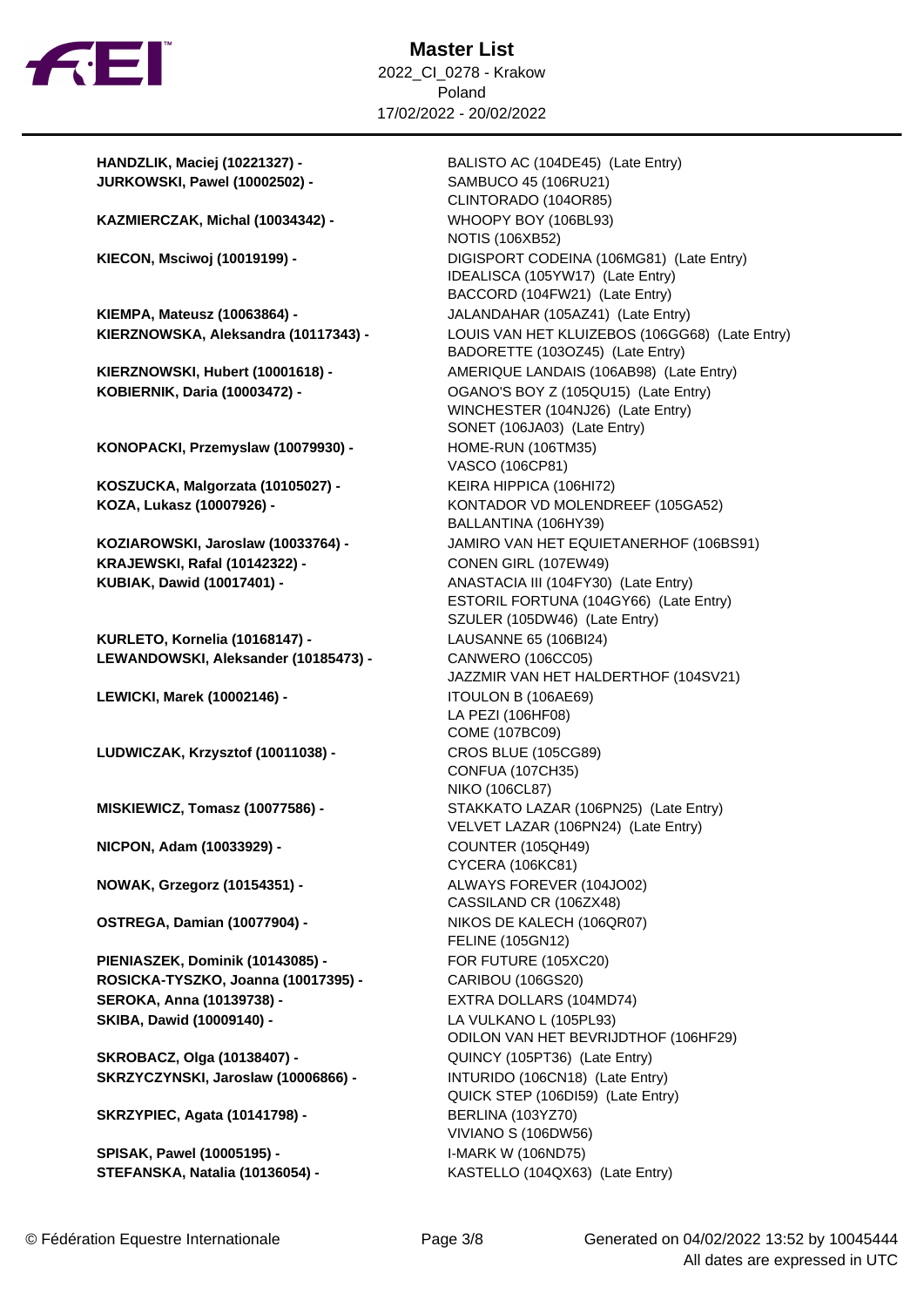

**STRZALKOWSKI, Antoni (10045032) -** BLANT (106HJ77)

**URBANSKA, Malwina (10041168) -** CAN YA MECAN (105OW71) **WOJCIANIEC, Wojciech (10010648) -** CHINTABLUE (104TV43) (Late Entry)

**HERCK, Andrea (10054791) -** NUCARO (105LV96)

U 2 (106JR11) **TYSZKO, Mateusz (10037537) -** ZIROCCO AIR (105RW84) (Late Entry) **TYSZKO, Michal (10035184) -** DIARADO'S DREAM (106GM02) GIBANTA (105KT50) **UCHWAT, Slawomir (10002805) -** JETOULON PK (107AE41) (Late Entry) NACCORD MELLONI (104QP59) (Late Entry)

**Romania** Athlete: **1** Horses: **2** 

KALVARIE VAN DE ZELM (104QS15)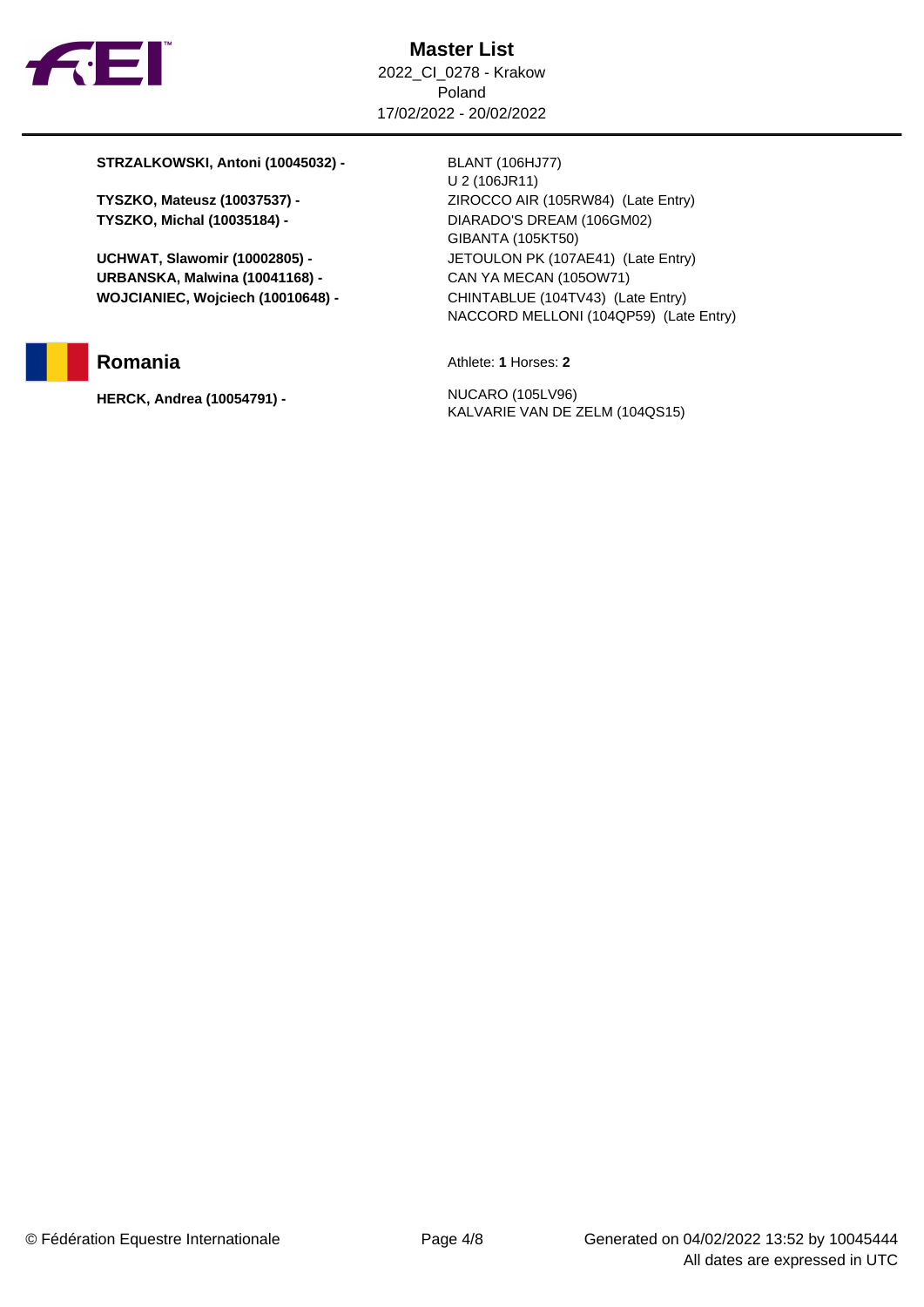

## **CSI1\*** 17/02/2022 - 20/02/2022 Athletes: **64** Horses: **87**

**KALETA, Susan (10068421) -** IBERIA (107JQ55) **LANNO, Mia Marleen (10172669) -** BRENNET (106VX11) **MARTINSON, Maarja (10106393) -** MO CLINT (106HX31)

**VARULA, Lene (10193816) -** IT'S ME (105YT86)



**SEPPÄLÄ, Jasmin (10089188) -** KELME (107BF72)

**BRUHNS, Robert (10067673) - <br>Horse Slot** 

**JÜNGEL, Marvin (10119336) -** KONTENDRA S (107FG69)

**PAULAUSKAITE, Monika (10112161) -** KAREL (107AI84)

**PETRAITIS, Kristupas (10057817) -** CASANOVA (107EV37) **PETRAITIS, Matas (10035569) -** QUIDAM STAKKATO (106WH26) **PETROVAS, Andrius (10011105) -** REMEMBER ME (105FJ42)

**VAN DEN BRINK, Dennis (10062368) -** KALLAS (106ZX06)

**BIGAJ, Irena (10260442) -** LA CORUNA (107GQ15) **BRZÓSKA, Lukasz (10021322) -** DARK'ANN (106TB52)

**DABROWSKA, Zuzanna (10223856) -** CONTHAGRA (106MD93)

**FIMMEL, Arkadiusz (10044919) -** COBREY F (106PE64) **GINTOWT-JUCHNIEWICZ, Zofia (10204903) -** SKLADNIA (106RH71)

**Estonia** Athletes: **6** Horses: **7** 

**ARGUS, Paul-Richard (10013003) -** HOSHI NO SENSHI K.S.H. (107FK09) CONTIGO BAY 2 (106XT10) **SAAR, Janely (10181613) -** ILSONNE V BAREELHOF (103XU07)

**Finland** Athletes: **2** Horses: **2** 

**LEHTONEN, Liida (10170569) -** BACKWOODS DIAMOND KISS (107NQ78)

**Germany** Athletes: 2 Horses: 3

Horse Slot

**Hungary** Athlete: **1** Horse: **1** 

**HERMANN, Zsófia Marianna (10234822) -** NOBEL VAN HET GREEVENHOF Z (106AQ50)

**Lithuania** Athletes: 4 Horses: 5

CLAIRE DE LUNE 21 (105AX14)

**Netherlands** Athletes: 2 Horses: 2

**RAIJMAKERS JR, Piet (10010870) -** VAN SCHIJNDEL'S HANIBAL (106RC91)

**Poland** Athletes: 47 Horses: 67

**BLASZCZAK, Julia (10152522) -** HIGH BOOTS D'IVE Z (107AK57) (Late Entry) JERNILLA (106SA66)

**DANECKA, Klaudia (10181386) -** CON COEUR DU BALOUBET (105ZV07) VERMONT 22 (105KU85)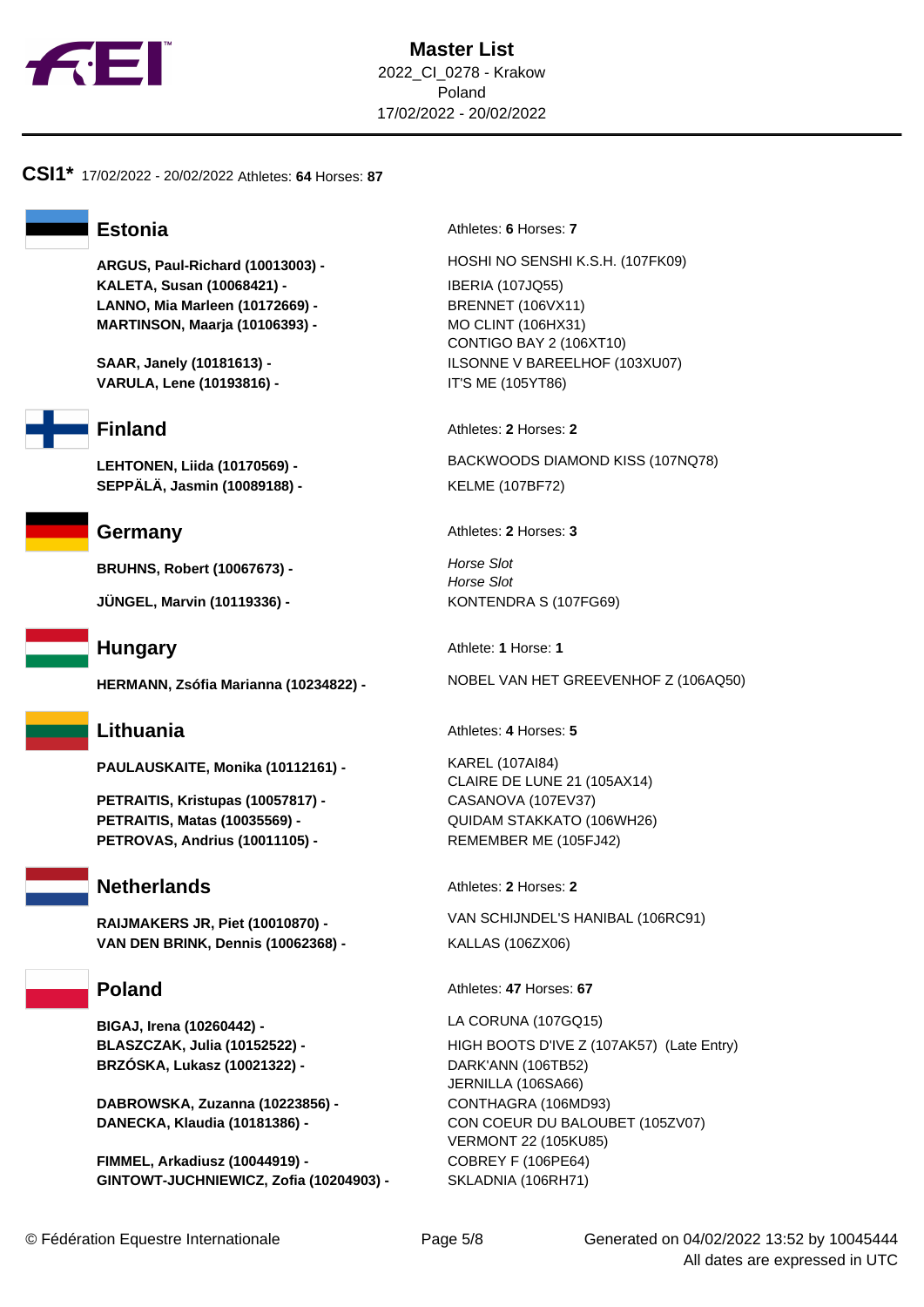

**Master List** 2022\_CI\_0278 - Krakow Poland 17/02/2022 - 20/02/2022

**GOLA, Helena (10262419) -** CARBONARA MK (106GN68) **INGUENAUD, Sophia (10208662) -** CARIA (107MF43) **JURKOWSKI, Pawel (10002502) -** CIEBELL (105LV67) **KIECON, Msciwoj (10019199) -** BARAQUE (106NZ83) (Late Entry) **KIERZNOWSKA, Aleksandra (10117343) -** KLASSE ONE (107BV22) (Late Entry) **KOSZUCKA, Malgorzata (10105027) -** JUVENTUS (106OZ34) **KOZA, Lukasz (10007926) -** MAXIMUS (107PM02) (Late Entry) **KOZIAROWSKI, Jaroslaw (10033764) -** LAXTON (107NL29) KRAJEWSKI, Rafal (10142322) - **Horse Slot** 

**KRASKO, Kuba (10224002) -** OSI (107BC16)

**KUBIK, Natalia (10197477) -** CATALAYA (105PT18)

**LEHMANN, Nadia (10255343) -** SILVER STAR (105FG31)

**LUTY, Dominika (10118664) -** GRANDE DIVA (105TX54)

**MALICKA-NOWACKA, Aleksandra (10060254) -** DASSILIA (107DY32) (Late Entry) **MIKOLAJCZYK, Eryka (10214174) -** TAJNA (107OG87) (Late Entry)

**MROZ, Kacper (10145798) -** SUNCLAIR Z (107JS31) **NAJDZIONEK, Szymon (10137239) -** FADINA PP (105DA94) **OLSZEWSKA, Agnieszka (10092431) -** WESTFALIA L (106GZ76) **PASIK, Monika (10065596) -** LORDI (106HN06)

**PELLOWSKA, Paulina (10229721) -** LA COCO 3 (105OM60)

**PIETRON, Martyna (10190983) -** ZERO Z (105WU35) **RYCZKOWSKI, Jakub (10254832) -** QUALITY QUEEN (106MP16) **SAWICKA, Paulina (10214483) -** TYPIER (105AA23) **SKIBA, Dawid (10009140) -** TAMAGOTCHI (107PE84)

**SKRZYCZYNSKI, Patryk (10223894) -** GVERDI (107BB01) (Late Entry)

**SOBOCKA, Aleksandra (10160895) -** AMARU L (105XG83)

**SOWKA, Nell (10213401) -** JURANDA (104LK02)

**STASIAK, Anna (10257023) -** CASCADA (107LS32)

**STRZALKOWSKI, Antoni (10045032) -** CLAPTON (106WJ35)

**HANDZLIK, Maciej (10221327) -** FIORA SUNRISE (107DG88) (Late Entry) **KOBIERNIK, Daria (10003472) -** DONNA NEVA S (106WA79) (Late Entry) Horse Slot ARMSTRONG (104OZ47) ZINE BLUE (107HC92) **LEWKOWICZ, Amelia (10225515) -** UNIC DE L'AUBONNIERE (105GY92) FORSTER (106CI88) PERLA VAN TER MOUDE (107CM49) IRONMAN (106EY78) (Late Entry) CRISTAL (106EG65) CHIORT POBERI (104KQ27) **PIENIASZEK, Dominik (10143085) -** AVALANCHE (105RH89) (Late Entry) **POLANEK, Zofia (10216470) -** CATALAYA (104WJ09) (Late Entry) KASPER (106UF79) **SKRZYCZYNSKI, Jaroslaw (10006866) -** KARANZA VAN DE BOOMGAARDSCHUUR (107CX74) (Late Entry) KENTUCKY (107CK02) (Late Entry) DIABLO LAZAR (106WC02) (Late Entry) LANCELOTTO L (106HF31) OSADKOWSKI SATINO (105OG32) CON CORDIA (107LS30) **STEFANSKA, Natalia (10136054) -** VALANNA (107JT87) (Late Entry) LEVANO MV Z (107NW30) (Late Entry) JAMINKA P (106SJ47) **UCHWAT, Slawomir (10002805) -** AMARETTO SBK Z (107CT86) (Late Entry)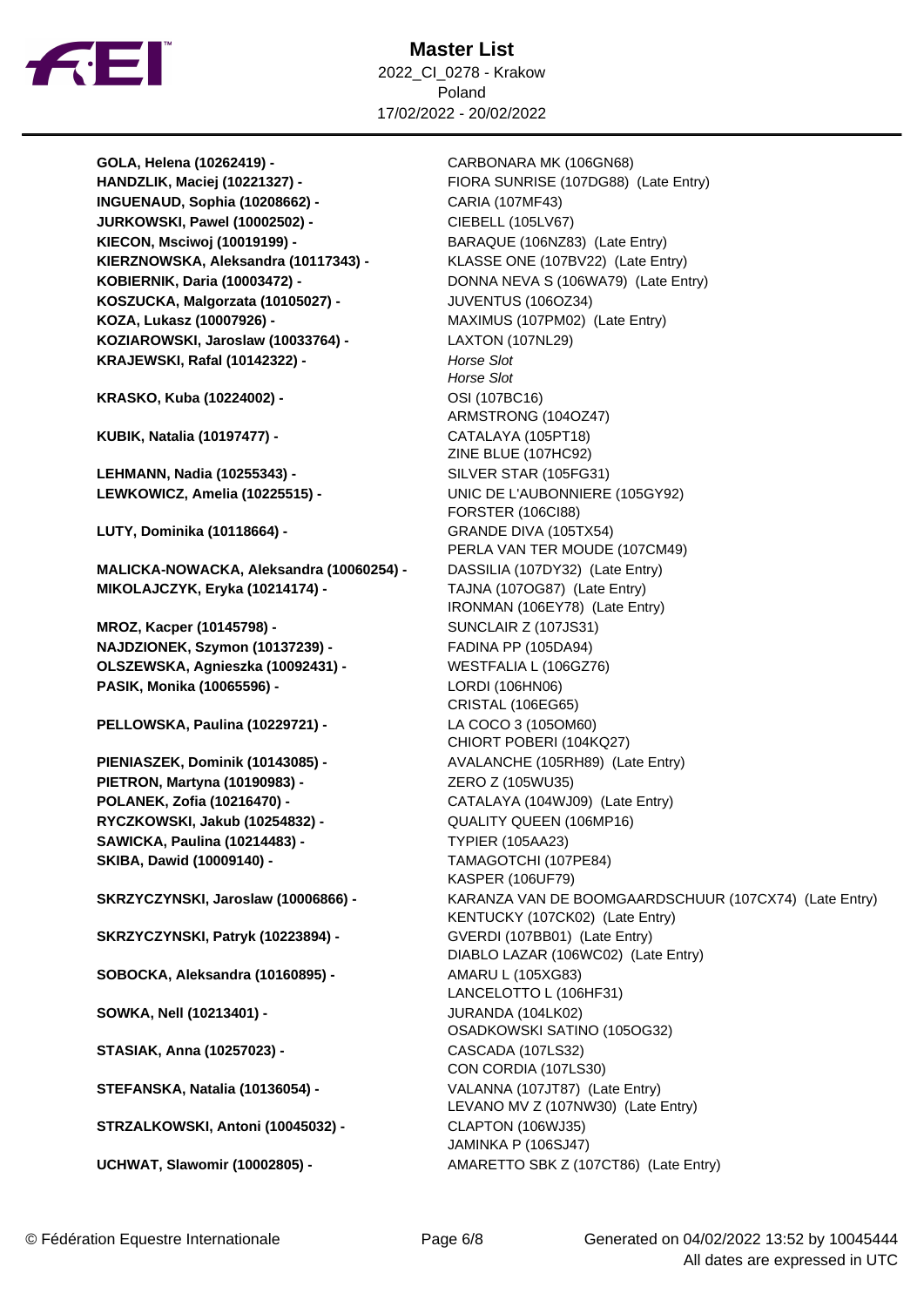

**URBANSKA, Malwina (10041168) -** KALOMA-N (107CF43)

**ZIMNOWODZKA, Natalia (10171738) -** KALANTE (107GT88)

DARGOS (106WH42) **WOJCIANIEC, Wojciech (10010648) -** KARDINARD MELLONI (107DS85) (Late Entry) CONTHAKKATO (105PX70) (Late Entry)